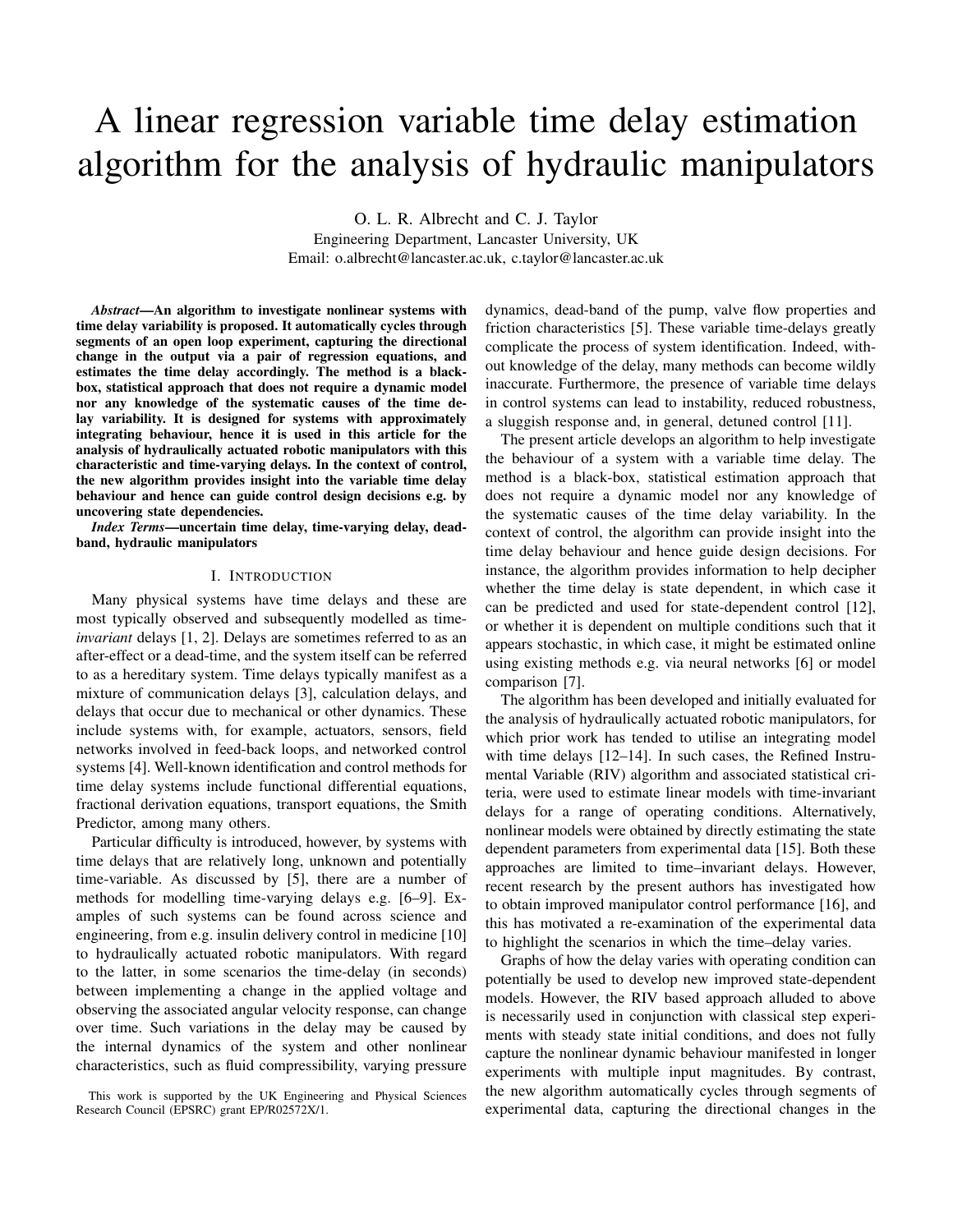output associated with each input change, and updating the time delay accordingly.

The method is applicable to open-loop experiments in which the input signal switches between different magnitudes at random intervals in time, and the response of the nonlinear system possesses integrator-like properties (see laboratory example below). In contrast to non-integrator systems, the integrator-like response is a particularly unique case for time delay analysis in that it has no steady state. Thus, while the RIV based approach is suitable for non-integrator systems, it yields unsatisfactory results for the integrator-like response. The proposed algorithm, hence, provides a unique solution to the given problem. Finally, in contrast to some of the neural network based approaches alluded to above, the proposed algorithm has a low computational cost, is straightforward to implement and is not linked to a specific dynamic model or control method.

The algorithm is introduced in the following Section II. The laboratory example is described in Section III. This is followed by the discussion and conclusions in Sections IV and V.

#### II. TIME DELAY ESTIMATION METHODOLOGY

To illustrate the concept of a varying time delay, consider the following generic model for manipulator angle  $y_k$ ,

$$
y_k = \text{fn}\left\{u_{k-\tau_k}\right\} \tag{1}
$$

where fn represents a discrete-time dynamic model, linear or otherwise,  $u_k$  is the input and  $\tau_k$  is the pure time delay at sample k. For the manipulator,  $u_k$  is an applied voltage, scaled so that the sign represents the direction of joint movement.

The proposed algorithm assumes  $\tau_k$  is the number of samples between each input change and the beginning of the associated directional (or velocity) change in the output response. It is estimated using discrete-time open-loop experimental data. An illustrative experiment for one joint of a HYDROLEK–7W manipulator in the laboratory [14] is shown in Fig. 1. Here, the pseudo-random input signal was designed to encompass various step changes in magnitude, activated at random intervals in time, some close to the manipulator deadband limits of  $\approx \pm 1.2$ , in addition to some larger magnitude step changes up to the saturation limits of  $\approx \pm 2$ .

The proposed algorithm estimates the time delay  $\tau_k$  directly from the input and output signals without reference to equation (1). An outline of the approach is given by Algorithm 1. It operates on the input–output data set,  $\mathbf{u} = [u_1, u_2, \dots, u_N]$ and  $y = [y_1, y_2, \dots, y_N]$ , where N is the total number of samples in the experiment.

## *A. Identification of Input Step Indices*

The first stage of Algorithm 1 is to determine the subset of sample numbers  $p_i$   $(i = 1, \ldots, n)$  at which the input changes, where  $n$  is the total number of input changes that occur within an experiment. This is illustrated by Fig. 2 where, for example, the second and third step changes in the input occur at samples  $p_2 = 89$  and  $p_3 = 116$ , respectively. In practice, the elements

**Algorithm 1:** Estimation of time-varying delay  $\tau_k$ 

**Input:**  $\mathbf{u} = [u_1, u_2, \dots, u_N], \mathbf{y} = [y_1, y_2, \dots, y_N]$ *Identification of Input Step Indices*  $i = 1$ for  $k \leftarrow 2$  to N do if  $u_k \neq u_{k-1}$  then  $p_i = k$  $i = i + 1$ end end **Result:**  $p = [p_1, p_2, \ldots, p_n]$ *Output Data Pre-Processing* **Result:**  $y_s = low-pass filter (y, \omega_{pb})$ *Estimation of Time Delays* for  $i \leftarrow 1$  to n do if qi−<sup>1</sup> *is known* then Estimate pairs of regression lines within segment  $\bar{\phi}_i = [q_{i-1}, q_{i-1} + 1, \dots, p_{i+1} + \alpha],$ where user coefficient  $\alpha \leq \tau_{min}$ else Estimate pairs of regression lines within segment  $\bar{\phi}_i = [p_i - \alpha, p_i - \alpha + 1, \dots, p_{i+1} + \alpha]$ end end Reduce data resolution in such a way that pairs of distributed data points remain to estimate candidate regression lines. The resolution is defined by user coefficient  $\beta$  and is achieved by the  $\beta \times M_i$  matrix  $\Phi_i$  in equation (4). for  $f \leftarrow 1$  *to*  $M_i - 1$  do Calculate candidate pairs of regression lines of the form  $\gamma_{i,f,1} = m_{i,f,1} \overline{\phi}_{i,1} + b_{i,f,1}$  and  $\gamma_{i,f,2} = m_{i,f,2} \bar{\phi}_{i,2} + b_{i,f,2}$ , where  $\bar{\phi}_{i,1} = [\phi_{i,1}, \phi_{i,2}, \dots, \phi_{i,f\beta}]$  and  $\bar{\phi}_{i,2} = [\phi_{i,f\beta+1}, \phi_{i,f\beta+2}, \ldots, \phi_{i,M_i\beta}]$ The pairs of lines are concatenated to produce  $\gamma_{i,f} = [\gamma_{i,f,1}, \gamma_{i,f,2}]$ Find the Sum of Squared Errors (SSE) of each set of lines. end Find best fit pair of regression lines i.e.  $f_{opt}$  is the value of  $f$  that yields the lowest SSE. Determine  $j_{opt} = f_{opt} \beta$ Identify  $q_i = r_i + j_{opt}$  and hence  $\delta_i = q_i - p_i$ . Evaluate result against conditions. end **Result:**  $\mathbf{q} = [q_1, q_2, \dots, q_n], \ \boldsymbol{\delta} = [\delta_1, \delta_2, \dots, \delta_n],$  $$ **Variable time delay:**  $[\tau_1, \tau_2, \ldots, \tau_N]$  for samples  $k = 1 \rightarrow N$  are obtained by expansion of  $\delta$  using p.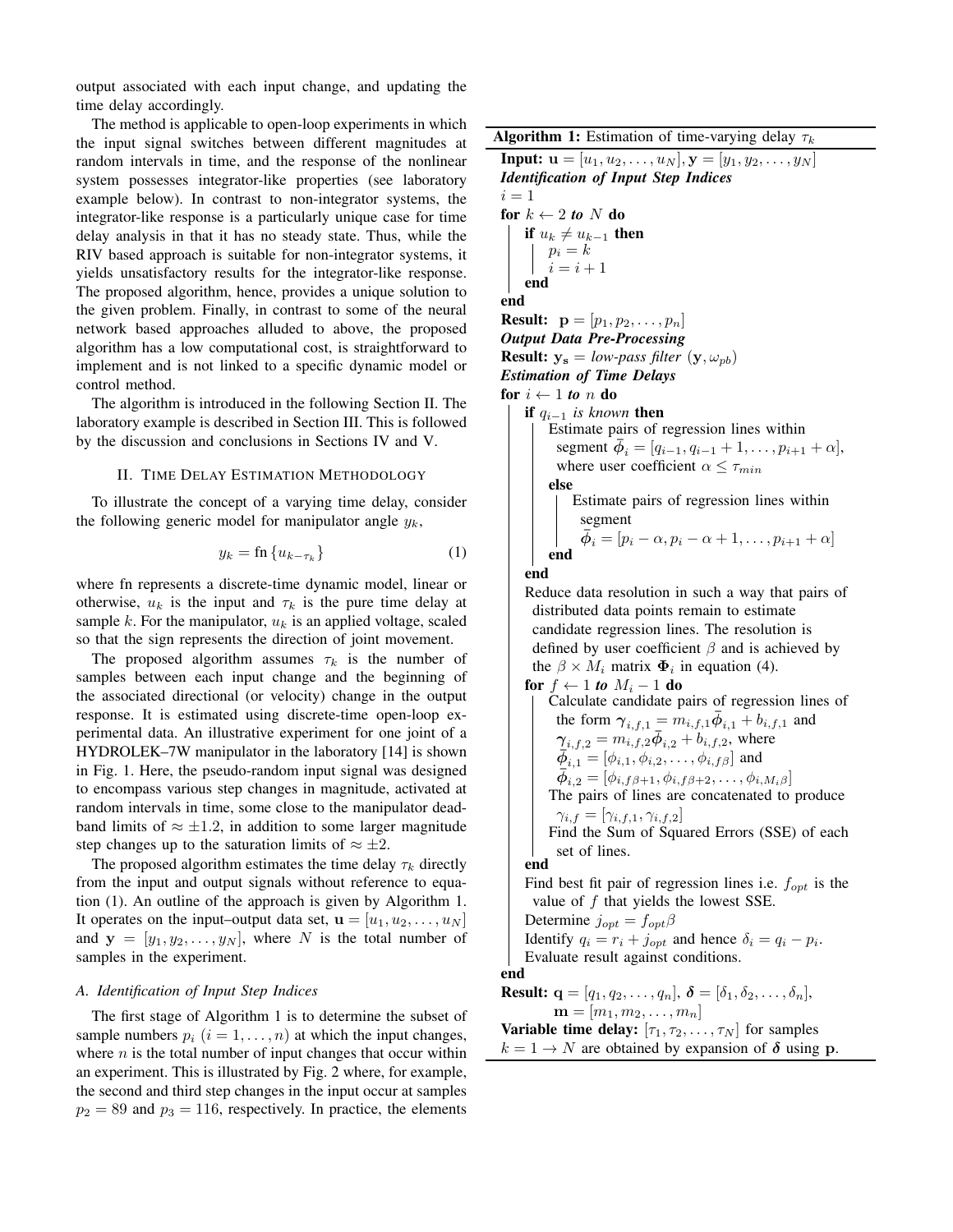

Fig. 1. HYDROLEK–7W experimental data, showing the joint angle (upper subplot) and open loop input (lower) plotted against sample number (0.01 s).

of  $\mathbf{p} = [p_1, p_2, \dots, p_n]$  are found via a straightforward forloop over the data set e.g. using MATLAB. In the pseudo-code shown by Algorithm 1, a counter  $i$  is used as an index to save a given sample number to the array.

# *B. Output Data Pre-Processing*

The output data are pre-processed to reduce noise. This is achieved by applying a low-pass filter to the response y, with user defined passband frequency  $\omega_{nb}$  obtained via trial and error experimentation. The smoothed response is denoted  $y_s$ .

#### *C. Estimation of Time Delays: Overview*

The next and main part of Algorithm 1 is a loop for  $i =$  $1 \rightarrow n$  to estimate the time delays. The first stage of this loop is to extract a segment of data from which to estimate the delay associated with the input change that occurred at sample  $p_i$ . Each segment of the response is approximated by a pair of linear regression lines, illustrated by the thick solid traces in Fig. 2. Each segment is defined so as to encompass the delayed output response associated with a particular change in the input, whilst avoiding the inclusion of any directional output changes associated with the previous, or the following, input change. In Fig. 2, the vertical dashed lines at samples 79 and 126 define the borders of one such segment (details explained in the following II-D). For each segment, a set of candidate regression line pairs are fitted, and the pair with the best fit in terms of the Sum of Squared Errors (SSE) is identified.

The sample number associated with the switch from the first to the second of the pair of optimised regression lines (the pair with the lowest SSE) is denoted  $q_i$ . This is assumed to be the sample at which the output starts to respond to the input change. For example, in Fig. 2, the input signal drops to a value close to zero at sample  $p_2 = 89$  and, following successful application of the algorithm, sample  $q_2 = 104$ is identified as the moment when the output has started to respond to this change. Hence, the time delay associated with this part of the experiment is  $\delta_2 = 15$  samples.



Fig. 2. Diagram showing how a pair of regression lines is fitted to one segment of data. The square-wave-like signal is the input,  $u_k$ , whilst the response,  $y_k$ , is represented by the red trace. The two black lines overlaying the response are illustrative regression lines estimated in the range  $\bar{\phi}_2$ . Here,  $p_1$  to  $p_4$ represent sample numbers at which the input signal changes. For the case of  $p_1$  and  $p_2$ , the estimated sample numbers at which the output starts to respond are denoted  $q_1$  and  $q_2$ .

To summarise,  $p_i$  and  $q_i$  represent the known sample number for a step change in the input and the *estimated* sample number when the output starts to respond, respectively. Hence,  $\delta_i = q_i - p_i$  ( $i = 1, \ldots, n$ ) is the time delay associated with that particular input change.

# *D. Estimation of Time Delays: Segments*

As shown by Algorithm 1, the time delay estimation loop starts by defining a list of sample numbers spanning the segment associated with the *i*-th change in the input, i.e.

$$
\bar{\phi}_i = [r_i, r_i + 1, r_i + 2, \dots, p_{i+1}, p_{i+1} + 1, \dots, p_{i+1} + \alpha]
$$
\n(2)

where  $r_i$  and  $p_{i+1}+\alpha$  are the first and final sample numbers of the  $i$ –th segment of data over which a pair of regression lines will be fitted, respectively, and  $\alpha$  is a user defined coefficient. There are two options for the first element,  $r_i$ , expressed using an if statement in Algorithm 1, as follows.

If the previous estimate of time delay is known,  $q_{i-1}$  is recorded and can be used to define the start of the segment i.e.  $r_i = q_{i-1}$ . In other words,  $r_i$  is defined as the moment (sample number) that the time delay associated with the previous segment has worked its way through the system. In the case of Fig. 2,  $q_1 = 71$  and so choice of  $r_2 = 71$  would ensure that the time delay estimate for the second segment is not effected by the response of the first, whilst maximising the quantity of data used to estimate the associated regression line.

However, if the previous estimate of the time delay does not exist, either because it is the first segment of the series, or because the algorithm failed to converge to a satisfactory solution, then  $q_{i-1}$  is not available and  $r_i = p_i - \alpha$  is used as the first element of  $\bar{\phi}_i$  instead. Fig. 2 illustrates the concept for the case that  $p_2 = 89$  and user defined  $\alpha = 10$ . Hence,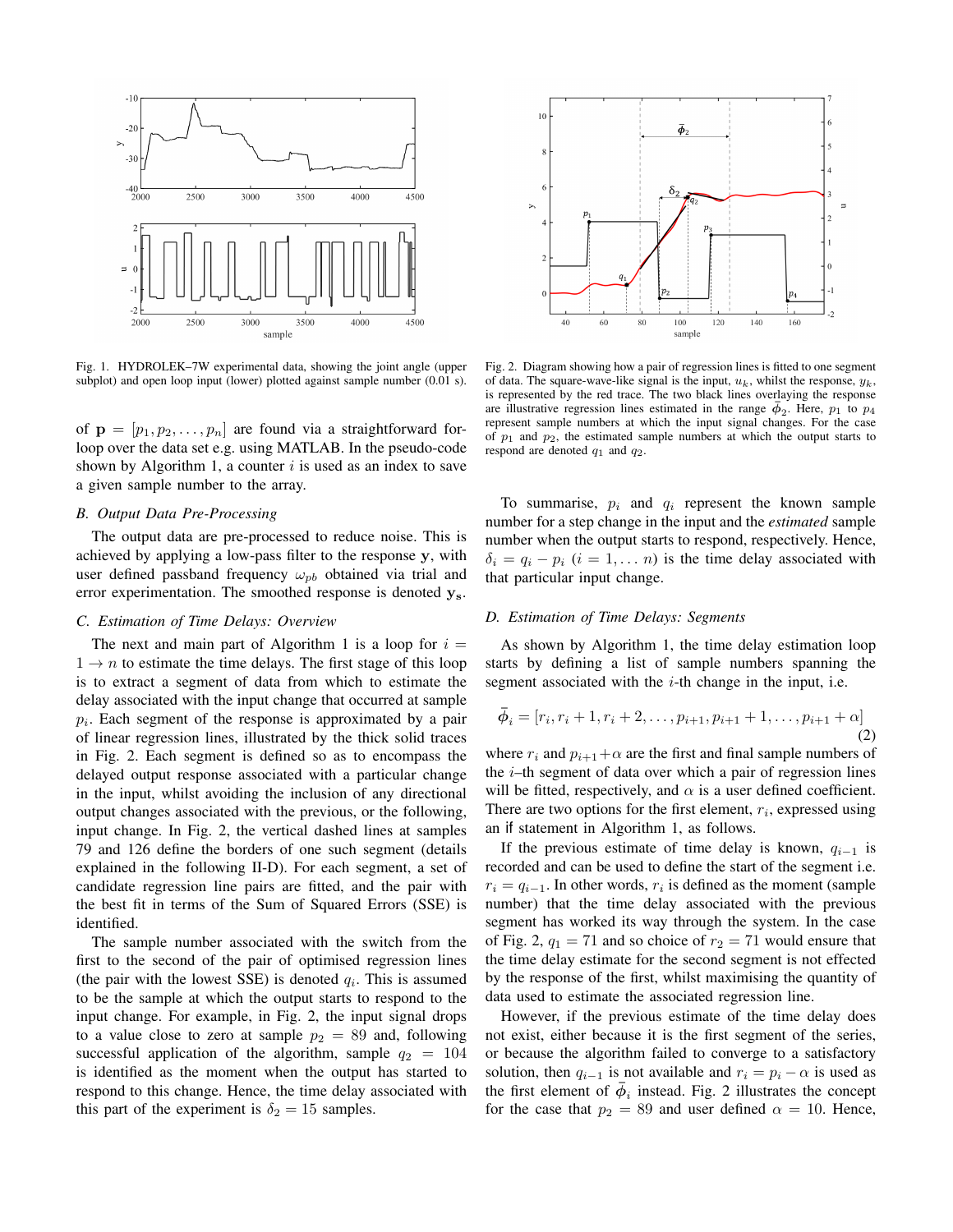$r_2 = p_2 - \alpha = 79$  is identified as the start of the segment, as indicated by the vertical dotted line over sample number 79.

For both the above options, the final sample number of  $\bar{\phi}_i$  in equation (2) is defined as  $p_{i+1} + \alpha$ . Again,  $\alpha$  is the user-defined variable chosen to ensure that any previous or subsequent directional output changes are not included in the current segment. In Fig. 2,  $p_3 = 116$  and user chosen  $\alpha = 10$ , hence the final element of  $\bar{\phi}_2$  is sample number  $p_3 + \alpha = 126$ , as indicated by the vertical dotted line over sample number 126. The second segment is, therefore, defined as follows,

$$
\bar{\phi}_2 = [79, 80, \dots, 116, 117, \dots, 126] \tag{3}
$$

Normally,  $\alpha \leq \tau_{min}$  where  $\tau_{min}$  is an assumed minimum time delay for the system. Hence, if the minimum time delay takes a very low value, the associated small value of  $\alpha$  will ensure relatively few samples of data within the segment and may yield poor estimates of  $\delta_i$ .

# *E. Estimation of Time Delays: Regression Lines*

Candidate pairs of regression lines are fitted to the output response associated with each segment, i.e.  $y_k$  for  $k = \overline{\phi}_i$ . Referring to equation (2), the first and second regression lines of each pair are fitted to  $y_k$  over samples  $r_i \rightarrow r_i + j - 1$ and  $r_i + j \rightarrow p_{i+1} + \alpha$ , respectively. Here,  $j > 1$  represents the switch from one of the regression lines to the other and its optimised value will be used to determine the time delay. If the regression lines provide a satisfactory fit to the output data, then  $q_i = r_i + j$  is the sample at which the output has started to change direction or velocity.

Operating at its highest resolution, the algorithm estimates pairs of regression lines in a loop for  $j = 2, 4, 6, \ldots, p_{i+1}$  $\alpha-r_i-1$ . Again referring to the second segment  $\bar{\phi}_2$  of Fig. 2, equation (3) shows that the first pair of lines would be for samples  $79-80$  and  $81-126$ , the second  $79-82$  and  $83-126$ , and so on through to  $79 - 124$  and  $125 - 126$ , i.e. 23 pairs in total. In practice, promising results are obtained using the algorithm with a reduced resolution and hence reduced computational time. Another user coefficient  $\beta \geq 2$ , representing the number of data points in the shortest regression line under consideration, is introduced to define the new resolution.

For coding purposes, and to identify the data points for which to calculate the regression lines, the first  $M_i\beta$  elements of  $\bar{\phi}_i = [\phi_{i,1}, \phi_{i,2}, \dots, \phi_{i,p_{i+1}+\alpha-r_i+1}]$  from equation (2) are earranged into a matrix,  $\mathbf{\Phi}_i$ , of dimensions  $\beta \times M_i$ ,

$$
\Phi_{i} = \begin{bmatrix} \phi_{i,1} & \phi_{i,2} & \dots & \phi_{i,\beta} \\ \phi_{i,\beta+1} & \phi_{i,\beta+2} & \dots & \phi_{i,2\beta} \\ \phi_{i,2\beta+1} & \phi_{i,2\beta+2} & \dots & \phi_{i,3\beta} \\ \vdots & \vdots & \ddots & \vdots \\ \phi_{i,(M_{i}-1)\beta+1} & \phi_{i,(M_{i}-1)\beta+2} & \dots & \phi_{i,M_{i}\beta} \end{bmatrix}
$$
 (4)

where,

$$
M_i = \text{floor}\left\{\frac{p_{i+1} + \alpha - r_i + 1}{\beta}\right\} \tag{5}
$$

Here,  $p_{i+1} + \alpha - r_i + 1$  represents the number of elements in  $\bar{\phi}_i$  from equation (2). Floor is used to ensure an integer value, with the omitted data at the end of the segment generally found to have a negligible impact on the results.

Having optionally reduced the data resolution via choice of  $β$ , the next step of Algorithm 1 is the time delay estimation loop for  $j = \beta, 2\beta, 3\beta, \ldots, (M_i - 1)\beta$ . For each segment i, standard linear least squares is used to estimate a candidate set of regression line pairs of the form,

$$
\gamma_{i,f,1} = m_{i,f,1} \bar{\phi}_{i,1} + b_{i,f,1} \tag{6}
$$

and

$$
\gamma_{i,f,2} = m_{i,f,2}\bar{\phi}_{i,2} + b_{i,f,2} \tag{7}
$$

where  $f$  is a counter that increments by unity for each step in the loop i.e.  $f = 1, 2, ..., M_i - 1$ , while  $m_{i, f, 1}$  and  $b_{i, f, 1}$  are the slope and intercept coefficients of the first line, and  $m_{i,f,2}$ and  $b_{i,f,2}$  are similar for the second line. Here,

$$
\bar{\phi}_{i,1} = [\phi_{i,1}, \phi_{i,2}, \dots, \phi_{i,f\beta}] \tag{8}
$$

and

$$
\bar{\phi}_{i,2} = [\phi_{i,f\beta+1}, \phi_{i,f\beta+2}, \dots, \phi_{i,M_i\beta}] \tag{9}
$$

For  $f = 1$ , the sample numbers over which to estimate the first line are given by the first row of  $\Phi_i$  and the sample numbers for the second line are formed by a vectorization of the remaining rows i.e. samples  $\phi_{i,1}, \dots, \phi_{i,\beta}$  and  $\phi_{i,\beta+1}, \dots, \phi_{i,M_i\beta}$ , respectively. For  $f = 2$ , the first two rows of  $\Phi_i$  are the sample numbers for the first line and a vectorization of the remaining rows forms the basis of the second line. The loop proceeds through to  $f = M_i - 1$ , for which the regression pair is formed using a vectorization of the first  $M_i - 1$  rows and the final row of  $\Phi_i$ .

Each pair of regression lines are concatenated,

$$
\gamma_{i,f} = [\gamma_{i,f,1}, \gamma_{i,f,2}] \tag{10}
$$

and the SSE is used as the metric to select the best fit, where the error is based on  $\gamma_{i,f}$  and  $y_k$  for the relevant sample numbers. Define  $f_{opt}$  as the value of f associated with the regression pair that yields the lowest SSE. This is used to determine  $q_i = r_i + j_{opt}$ , where  $j_{opt} = f_{opt} \beta$  and  $\delta_i = q_i - p_i$ is the time delay associated with the input change  $p_i$ . Finally, it is assumed that  $\tau_k = \delta_i$  for  $k = p_i$  through to  $k = p_{i+1}$ .

#### III. LABORATORY EXAMPLE

The laboratory system consists of two HYDROLEK–7W manipulators, each a 6-degrees-of-freedom (6-DOF) articulated arm, with a seventh actuator for the gripper. The manipulators show evidence of various types of nonlinearity, but generally yield an integrating type of response, albeit sometimes poorly damped with oscillations [12–14]. Although such oscillations complicate the time delay estimation process, they appear to be satisfactorily handled via the proposed algorithm. The system has recently been reconfigured, with the latest hardware framework and control software described by [5]. Photos are available at: http://wp.lancs.ac.uk/cjtaylor/brokk/.

Again illustrating using the second segment  $\dot{\bar{\phi}}_2$  of Fig. 2, with  $p_2 = 89$ ,  $p_3 = 116$  and  $\alpha = 10$  as before,  $r_2 = 79$ and the segment consists of  $p_3 + \alpha - r_2 + 1 = 48$  samples: see equation (3). With  $\beta = 2$ , then  $M_2 = 48/2 = 24$ ,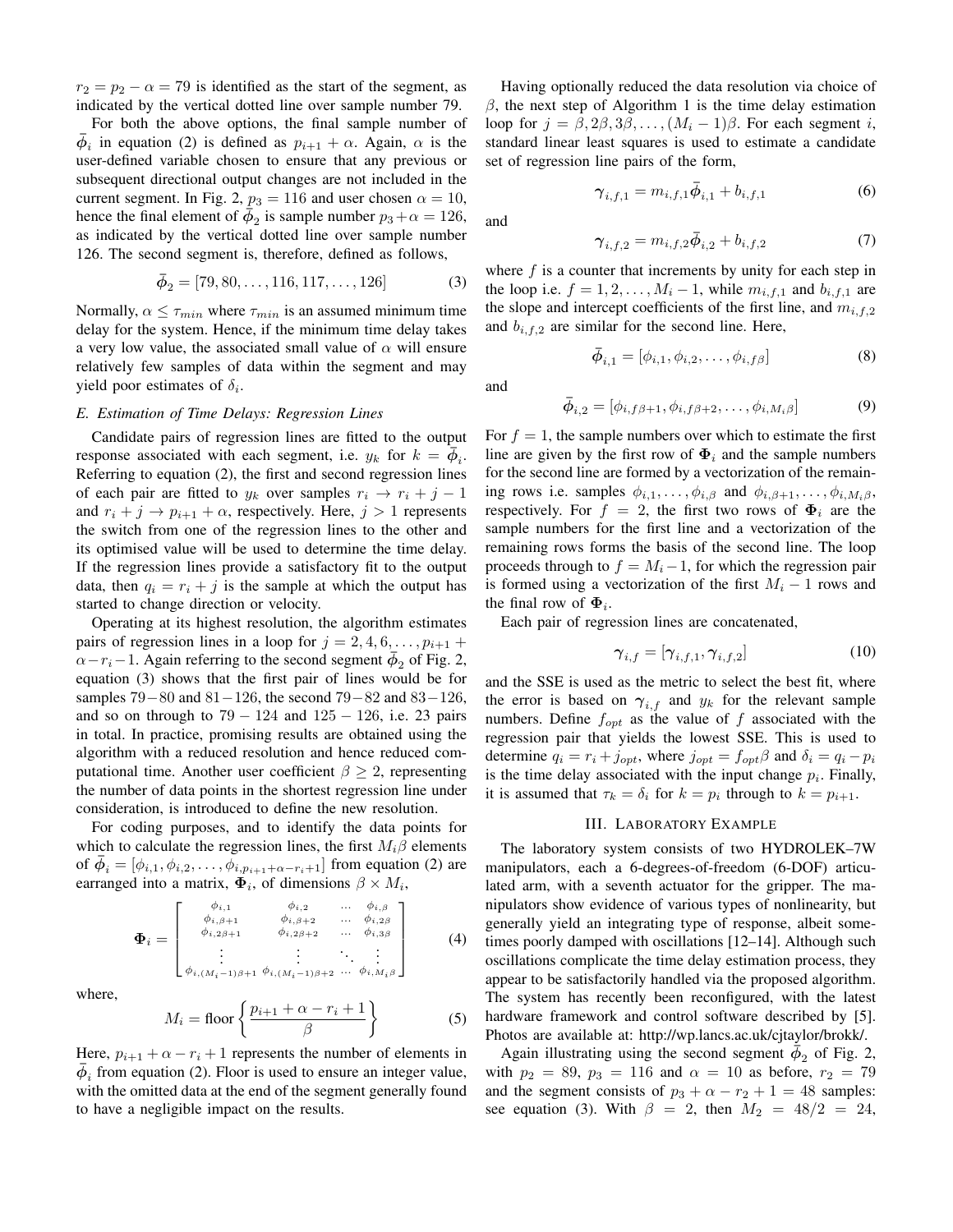

Fig. 3. Example of regression pair sample numbers over one segment, showing the input signal (black, square wave), the smoothed output (red) and the key sample numbers for  $\beta = 5$  (asterisks).

 $j = 2, 4, \ldots, 46$  and there are 23 iterations in the loop. If instead the resolution  $\beta = 5$ , then  $M_2 = \text{floor}(48/5) = 9$ ,  $j = 5, 10, \ldots, 40$  and there are 8 iterations. Focusing on the case with  $\beta = 5$ , equation (4) takes the following form,

$$
\Phi_2 = \begin{bmatrix}\n\phi_{2,1} & \phi_{2,2} & \phi_{2,3} & \phi_{2,4} & \phi_{2,5} \\
\phi_{2,6} & \phi_{2,7} & \phi_{2,8} & \phi_{2,9} & \phi_{2,10} \\
\vdots & \vdots & \vdots & \vdots & \vdots \\
\phi_{2,36} & \phi_{2,37} & \phi_{2,38} & \phi_{2,39} & \phi_{2,40} \\
\phi_{2,41} & \phi_{2,42} & \phi_{2,43} & \phi_{2,44} & \phi_{2,45}\n\end{bmatrix}
$$
\n(11)

in which the numerical values are  $\phi_{2,1} = 79$  through to  $\phi_{2,45}$  = 123. The final three samples of  $\bar{\phi}_2$  are omitted from the matrix  $\Phi_2$ . As discussed above, this array provides a convenient framework to estimate the pairs of regression lines. In the case of Fig. 2,  $f_{opt} = 5$  yields the lowest SSE, hence  $j_{opt}$  = 25,  $q_2$  = 104 and  $\delta_2$  = 15 samples, as previously noted. Finally, it is assumed that  $\tau_k = 15$  for  $k = 89 \rightarrow 116$ i.e. the time delay of this segment. Alternatively, a linear (or other) interpolation could be used to connect the estimates of time delay for each segment.

For the same segment, the beginning and end points of the candidate regression pairs for  $\beta = 5$  are plotted in Fig. 3. while Fig. 4 exemplifies a regression pair fitted to part of an experiment in which the input signal moves across the dead-band. Here, the manipulator is moving during the first part of the experiment but slows almost to a stop once the input is close to the dead-band. Finally, although illustrative results have been omitted for brevity, Algorithm 1 has been successfully applied to data such as Fig. 1, in order to provide a series of time delay estimates over longer experimental series.

## IV. DISCUSSION

Previous research has investigated a state dependant parameter (SDP) dynamic model for joint angle, which is based on the relationship between angular velocity and voltage [12–14]. In this regard, Fig. 5 shows how the estimated time delay can be plotted against, for example, the manipulator angular



Fig. 4. Example of the Algorithm 1 applied to part of an experiment in which the input changes to a value close to the dead-band, showing the input signal (thick black trace), experimental data (grey), smoothed output (red) and optimised regression line pairs (black traces overlaying the output signal).

velocity, in order to highlight potential state-dependencies. Unfortunately, the example given by Fig. 5 is inconclusive. However, upon accruing more data via further experimental work, the present authors aim to identify the dependency of the time delay on measured variables or combinations of these e.g. angular velocity and hydraulic pressure.

In this context, the new algorithm helps to clarify the types of experiments that will be needed. These should be implemented with a predefined, finite array of randomly chosen input values, which are repeatedly used within one experiment, allowing for deeper analysis into the system's time delay inconsistencies. Identifying a correlation between the delay and other variables will give insight into whether the time delay can be predicted, or whether an online identification method is required for control. For example, [7] develop a multimodel controller, which uses multiple partial models to predict a range of responses for a range of possible time delays. The time delay is subsequently estimated by comparing the predictions to the current measured response. Reference [16] builds on this idea in the context of time delay variations.

Fig. 5 also demonstrates the significant *range* of time delays for the manipulators under consideration here. The estimated time delay varies from 1 sample to 80 samples, equivalently 0.01 s to 0.8 s, a comparatively very large range that is ignored by the existing SDP models based on time-invariant delays. Although beyond the scope of the present article, which focuses on the new time delay estimation routine *per se*, the authors are investigating the development of improved SDP models and control systems to account for these results.

Finally, analysis of the laboratory results reported above have facilitated development of several algorithmic conditions for which the delay might not be recorded (in which case a NaN variable is used in MATLAB):

- 1) The input being considered must not be the first or last in the experiment. The first and last input changes generally result in a comparatively poor evaluation of the response.
- 2) The time delay will not be recorded if any portion of the